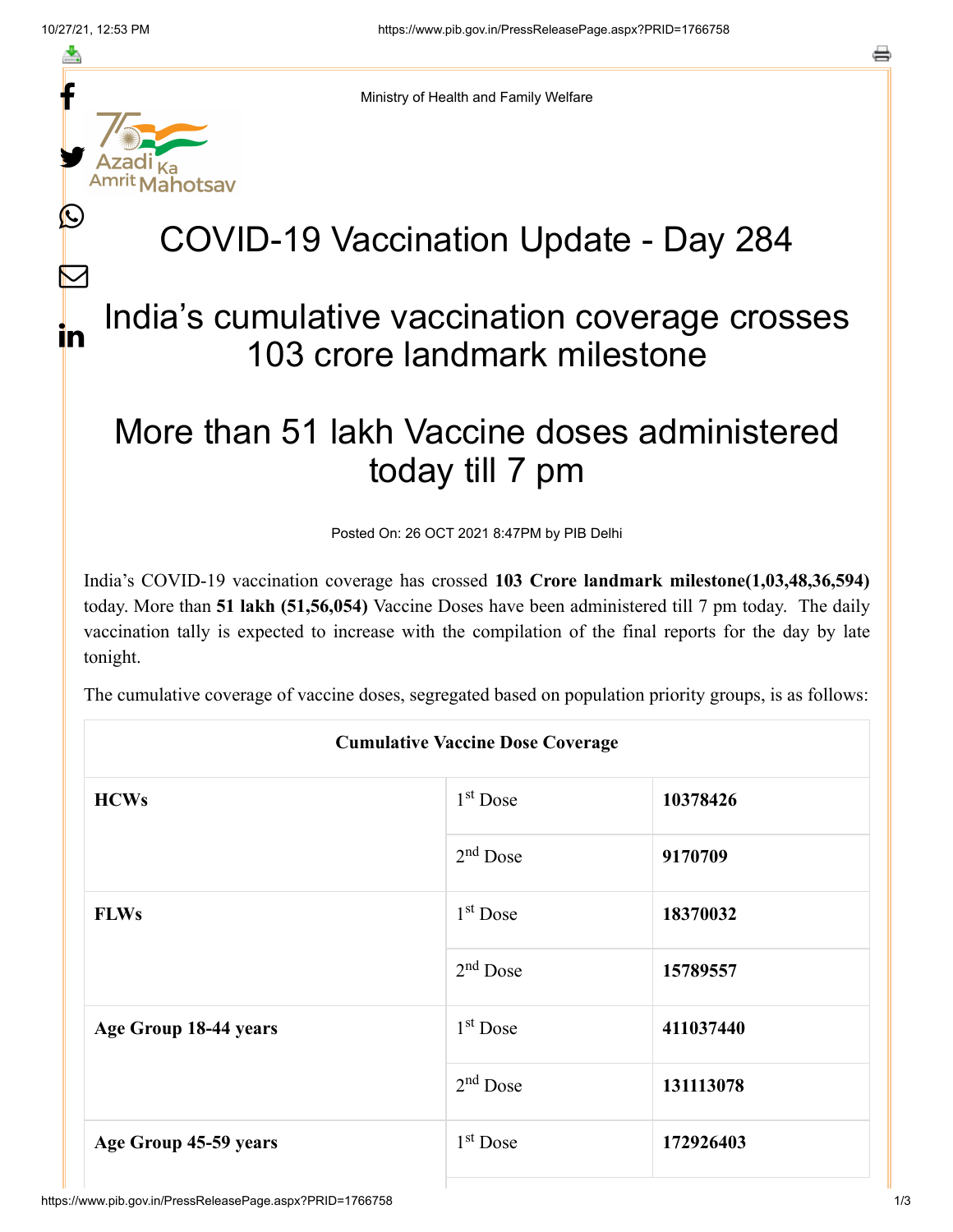| f                     |                                              | $2nd$ Dose | 92740536   |
|-----------------------|----------------------------------------------|------------|------------|
|                       | Over 60 years                                | $1st$ Dose | 108606993  |
| $\bigcirc$            |                                              | $2nd$ Dose | 64703420   |
| $\boldsymbol{\nabla}$ | Cumulative 1 <sup>st</sup> dose administered |            | 721319294  |
|                       | Cumulative 2 <sup>nd</sup> dose administered |            | 313517300  |
| in                    | <b>Total</b>                                 |            | 1034836594 |

Today's achievement in the vaccination exercise, segregated by population priority groups, is as follows:

| Date: 26 <sup>th</sup> October, 2021 (284 <sup>th</sup> Day) |                      |         |  |  |
|--------------------------------------------------------------|----------------------|---------|--|--|
| <b>HCWs</b>                                                  | 1 <sup>st</sup> Dose | 49      |  |  |
|                                                              | $2nd$ Dose           | 8552    |  |  |
| <b>FLWs</b>                                                  | 1 <sup>st</sup> Dose | 225     |  |  |
|                                                              | $2nd$ Dose           | 26926   |  |  |
| Age Group 18-44 years                                        | 1 <sup>st</sup> Dose | 1454426 |  |  |
|                                                              | $2nd$ Dose           | 2118832 |  |  |
| Age Group 45-59 years                                        | 1 <sup>st</sup> Dose | 363318  |  |  |
|                                                              | $2nd$ Dose           | 658091  |  |  |
| Over 60 years                                                | $1st$ Dose           | 195412  |  |  |
|                                                              | $2nd$ Dose           | 330223  |  |  |
| 1 <sup>st</sup> Dose Administered in Total                   |                      | 2013430 |  |  |